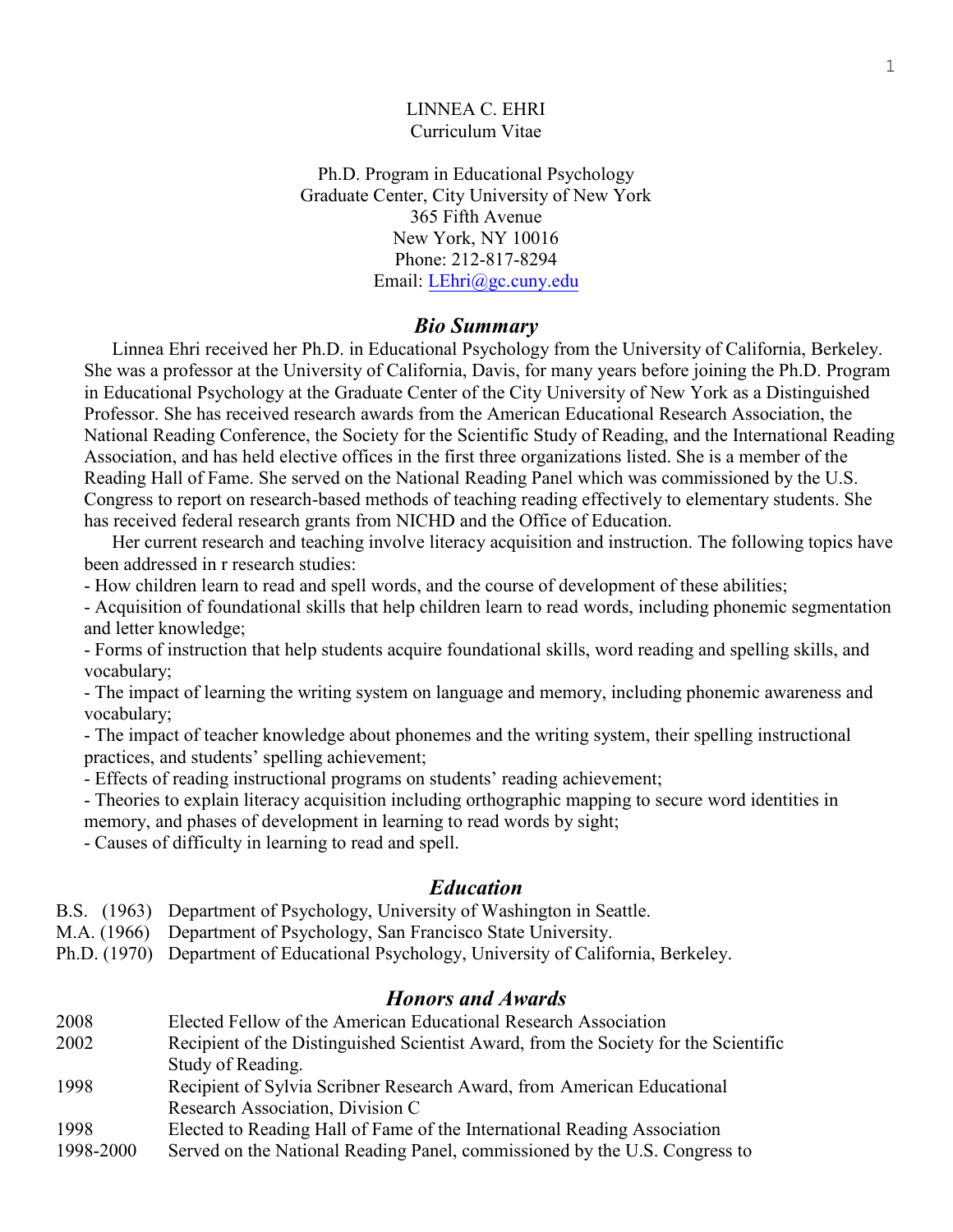|         | report on research-based methods of effective reading instruction                                      |
|---------|--------------------------------------------------------------------------------------------------------|
| 1994-96 | Elected to Board of Directors of the National Reading Conference                                       |
| 1994-96 | Elected Vice President of American Educational Research Association, Division                          |
|         | C Learning and Instruction                                                                             |
| 1993-98 | Served as President-Elect, President, and Past President of the Society for the                        |
|         | Scientific Study of Reading                                                                            |
| 1991    | Recipient of the Oscar S. Causey Award for Distinguished Research from The                             |
|         | National Reading Conference.                                                                           |
| 1991    | Appointed Distinguished Professor of Educational Psychology at the Graduate                            |
|         | Center of the City University of New York                                                              |
| 1989-91 | Elected Secretary of Division C Learning and Instruction, American Educational Research<br>Association |
| 1981    | Received the Milton D. Jacobson Award from the International Reading                                   |
|         | Association                                                                                            |
| 1980    | Elected a Fellow of the American Psychological Association, Division 15                                |
|         | Educational Psychology.                                                                                |

# *Positions Held*

1997 Coordinator, Concentration in Language and Literacy, CUNY Graduate Center

1993 Secondary Appointment, faculty in Speech Language and Hearing Sciences, CUNY Graduate Center

1991 Distinguished Professor, Ph.D. Program in Educational Psychology, CUNY Graduate Center

1970 Assistant, Associate, Full Professor, Division of Education, University of California, Davis.

## *Publications*

1. 1969 Ehri, L. C. and Rohwer, W. D., Jr. Verb facilitation of paired-associated learning as a function of syntactic and semantic relations. *Journal of Verbal Learning and Verbal Behavior, 8,* 773-781.

2. 1972 Ehri, L. C. Sentence contexts as facilitators of noun pair learning in children. *Journal of Experimental Child Psychology, 14*, 242-256.

3. 1972 Ehri, L. C. and Richardson, D. Antonym adjective contexts and the facilitation of noun-pair learning in children. *Journal of Verbal Learning and Verbal Behavior, 11*, 387-397.

4. 1973 Ehri, L. C. Language production, comprehension, and seriation capabilities in children. *Proceedings, 81st Annual Convention, American Psychological Association, 8(1*), 81-82.

5. 1974 Ehri, L. C. Deep and surface structure in children's sentence learning. *Journal of Experimental Child Psychology, 17*, 18-36.

6. 1974 Ehri, L. C. and Ammon, P. R. Children's comprehension of comparative sentence transformations. *Child Development, 45*, 512-516.

7. 1974 Ehri, L. C. and Muzio, I. M. Cognitive style and reasoning about speed. *Journal of Educational Psychology, 66*, 569-571.

8. 1974 Ehri, L. C. and Muzio, I. M. The influence of verb meanings on memory for adjectives. *Journal of Verbal Learning and Verbal Behavior, 13,* 265-271.

9. 1974 Ehri, L. C. and Wilce, L. S. Research in brief: Printed intonation cues and reading in children. *Visible Language, 8,* 265-274.

10. 1975 Ehri, L. Word consciousness in readers and pre-readers. *Journal of Educational Psychology, 67*, 204-212.

11. 1976 Lefever, M. & M. Ehri, L. The relationship between field independence and sentence disambiguation ability. *Journal of Psycholinguistic Research, 5,* 99-106.

12. 1976 Ehri, L. C. Do words really interfere in naming pictures? *Child Development, 47*, 502-505.

13. 1976 Ehri, L. C. Comprehension and production of adjectives and seriation. *Journal of Child Language, 3*, 369-384.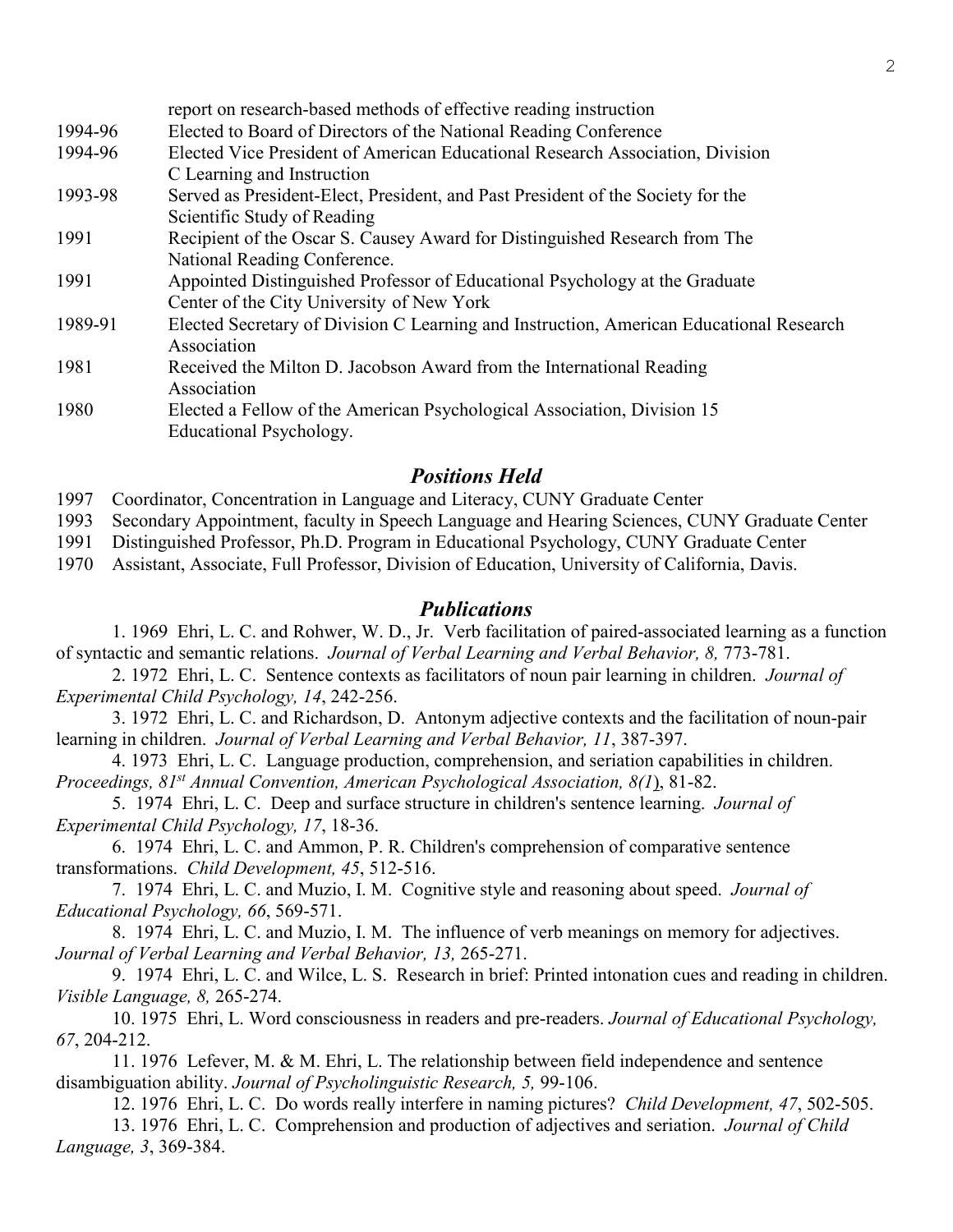14. 1976 Ehri, L. Word learning in beginning readers and pre-readers: Effects of form class and defining contexts. *Journal of Educational Psychology, 68*, 832-842.

15. 1977 Ehri, L. Do adjectives and functors interfere as much as nouns in naming pictures? *Child Development, 48*, 697-701.

16. 1978 Ehri, L. Beginning reading from a psycholinguistic perspective: Amalgamation of word identities. In F. Murray (Ed.), *The Development of the Reading Process,* International Reading Association Monograph (No. 3). Newark, DE: International Reading Association, pp. 1-33.

17. 1979 Ehri, L. Linguistic insight: Threshold of reading acquisition. In T. Waller and G. MacKinnon (Eds.), *Reading Research: Advances in Theory and Practice Volume 1*. New York: Academic Press, pp. 63-114.

18. 1979 Ehri, L. C., and Wilce, L. S. Does word training increase or decrease interference in a stroop task? *Journal of Experimental Child Psychology, 27*, 352-364.

19. 1979 Ehri, L. C. and Wilce, L. S. The mnemonic value of orthography among beginning readers. *Journal of Educational Psychology, 71,* 26-40.

20. 1979 Ehri, L. C. and Roberts, K. T. Do beginners learn printed words better in contexts or in isolation? *Child Development, 50*, 675-685.

21. 1980 Shaffer, T. & Ehri, L. Seriators' and non-seriators' comprehension of comparative adjective forms. *Journal of Psycholinguistic Research, 9,* 187-204.

22. 1980 Ehri, L. C. and Ryan, E. B. Performance of bilinguals in a picture-word interference task. *Journal of Psycholinguistic Research, 9,* 285-302.

23. 1980 Ehri, L. C. The development of orthographic images. In U. Frith (Ed.), *Cognitive Processes in Spelling*. London, England: Academic Press, pp. 311-338.

24. 1980 Ehri, L. C. The role of orthographic images in learning printed words. In J. Kavanagh and R. Venezky (Eds.), *Orthography, Reading and Dyslexia*. Baltimore, MD: University Park Press, pp. 155-170.

25. 1980 Ehri, L. C. and Wilce, L. S. Do beginners learn to read function words better in sentences or in lists? *Reading Research Quarterly, 15*, 451-476.

26. 1980 Ehri, L. & Galanis, A. Teaching children to comprehend propositions conjoined by "before" and "after." *Journal of Experimental Child Psychology, 30*, 308-324.

27. 1980 Ehri, L. C. and Wilce, L. S. The influence of orthography on readers' conceptualization of the phonemic structure of words. *Applied Psycholinguistics, 1,* 371-385.

28. 1982 Ehri, L. & Wilce, L. Recognition of spellings printed in lower and mixed case: Evidence for orthographic images*. Journal of Reading Behavior, 14*, 219-230.

29. 1982 Ehri, L. C. and Wilce, L. S. The salience of silent letters in children's memory for word spellings. *Memory and Cognition, 10*, 155-166.

30. 1983 Ehri. L. Summaries and a critique of five studies related to letter-name knowledge and learning to read. In L. Gentile, M. Kamil, & J. Blanchard (Eds.), *Reading Research Revisited*. Columbus, OH: Merrill, pp. 131-153.

31. 1983 Ehri, L. & Wilce, L. Development of word identification speed in skilled and less skilled beginning readers. *Journal of Educational Psychology, 75*, 3-18.

32. 1983 Roberts, K. & Ehri, L. Effects of two types of letter rehearsal on skilled and less skilled beginning readers' word memory. *Contemporary Educational Psychology, 8*, 375-390.

33. 1983 Hohn, W. E. and Ehri, L. C. Do alphabet letters help pre-readers acquire phonemic segmentation skill? *Journal of Educational Psychology, 75*, 752-762.

34. 1984 Ehri, L. How orthography alters spoken language competencies in children learning to read and spell. In J. Downing & R. Valtin (Eds.), *Language Awareness and Learning to Read*. New York: Springer Verlag, pp. 119-147.

35. 1984 Drake, D. A. & Ehri, L. C. Spelling acquisition: Effects of pronouncing words on memory for their spellings. *Cognition and Instruction, 1*, 297-320.

36. 1984 Ehri, L. C., Deffner, N. D. & Wilce, L. S. Pictorial mnemonics for phonics. *Journal of Educational Psychology, 76*, 880-893.

37. 1984 Masonheimer, P. E., Drum, P. A., & Ehri, L. C. Does environmental print identification lead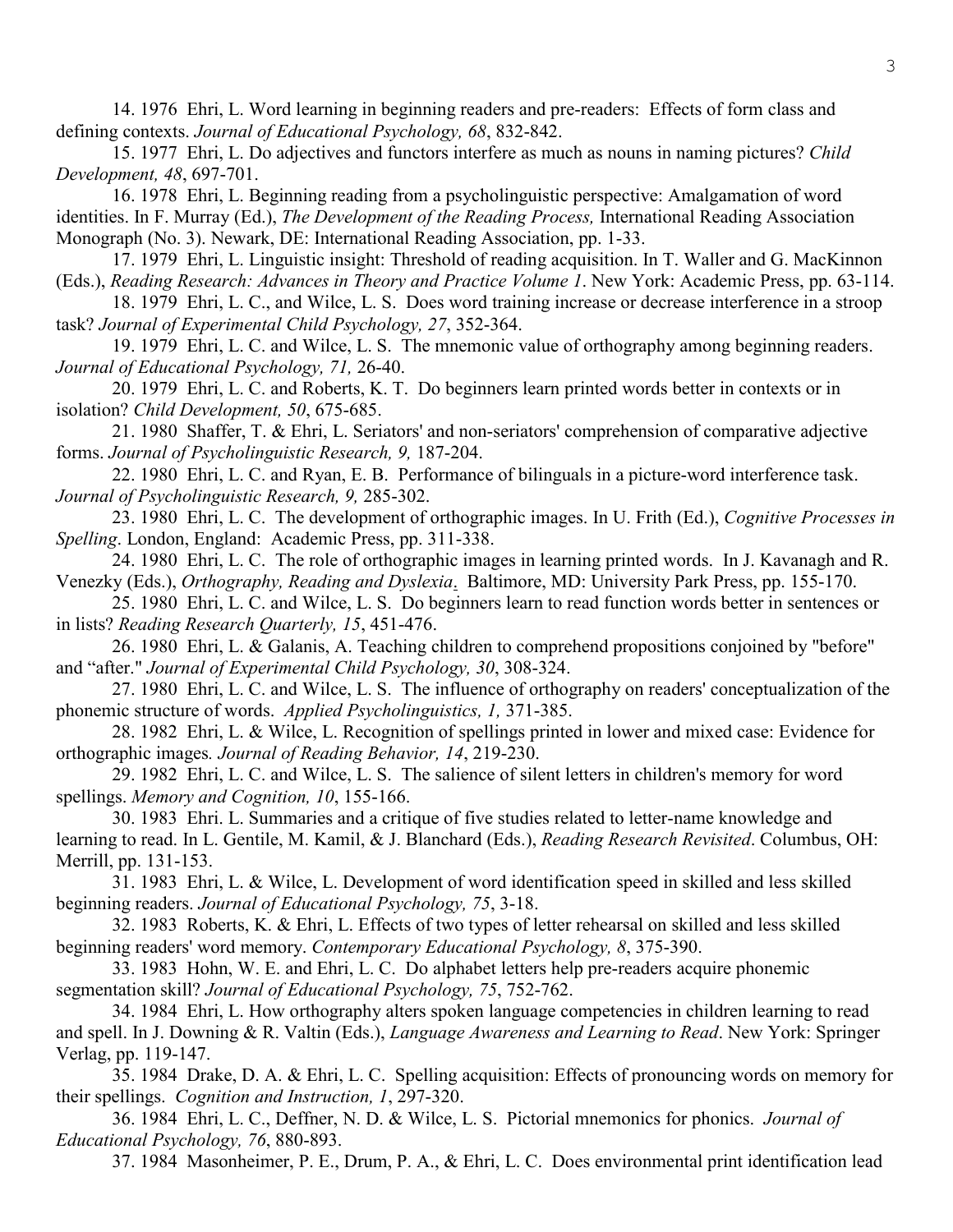children into word reading*? Journal of Reading Behavior, 16,* 257-72.

38. 1985 Ehri, L. C. Effects of printed language acquisition on speech. In D. R. Olson, N. G. Torrance, & A. Hildyard (Eds.), *Literacy, Language and Learning: The Nature and Consequences of Reading and Writing.* Cambridge University Press, pp. 333-367.

39. 1985 Ehri, L. & Wilce, L. Movement into reading: Is the first stage of printed word learning visual or phonetic? *Reading Research Quarterly, 20,* 163-179.

40. 1986 Ehri, L. & Wilce, L. The influence of spellings on speech: Are alveolar flaps /d/ or /t/? In D. Yaden & S. Templeton (Eds.) *Metalinguistic Awareness and Beginning Literacy*. Portsmouth, NH: Heinemann, pp. 101-114.

41. 1986 Ehri, L. C. Sources of difficulty in learning to spell and read. In M. L. Wolraich & D. Routh (Eds.), *Advances in developmental and behavioral pediatrics*. Greenwich, CT: Jai Press, pp. 121-195.

42. 1987 Ehri, L. C., & Wilce, L. S. Cipher versus cue reading: An experiment in decoding acquisition. *Journal of Educational Psychology, 79*, 3-13.

43. 1987 Ehri, L. C., & Wilce, L. S. Does learning to spell help beginners learn to read words? *Reading Research Quarterly, 22,* 47-65.

44. 1987 Ehri, L. C. Learning to read and spell words. *Journal of Reading Behavior, 19,* 5-31.

45. 1987 Ehri, L., Wilce, L., & Taylor, B. Children's categorization of short vowels in words and the influence of spellings. *Merrill Palmer Quarterly, 33,* 393-421.

46. 1988 Ehri, L. C., Gibbs, A., & Underwood, T. L. Influence of errors on learning the spellings of English words. *Contemporary Educational Psychology, 13*, 236-253.

47. 1989 Ehri, L. Movement into word reading and spelling: How spelling contributes to reading. In J. Mason (Ed.), *Reading/Writing Connections* (pp. 65-81). Boston, MA: Allyn Bacon, pp. 65-81.

48. 1989 Tierney, R., Caplan, R., Ehri, L., Healy, M. K., & Hurdlow, M. Writing and reading working together. In A. H. Dyson (Ed.), *Collaboration through Writing and Reading*. Urbana, IL: National Council of Teachers of English, pp. 169-209.

49. 1989 Ehri, L. C. The development of spelling knowledge and its role in reading acquisition and reading disability. *Journal of Learning Disabilities, 22*, 356-365.

50. 1989 Ehri, L. C. Learning to read and spell words. In L. Rieben & C. Perfetti (Eds.), *L'apprenti lecteur--Apports experimentaux et implications pedagogique*. Neuchatel: Delachaux et Niestle.

51. 1990 Scott, J. A., & Ehri, L. C. Sight word reading in prereaders: Use of logographic vs. alphabetic access routes. *Journal of Reading Behavior, 22*, 149-166.

52. 1990 Ehri, L. C. Development of the ability to read words. In R. Barr, M. L. Kamil, P. B. Mosenthal, & P. D. Pearson (Eds.), *Handbook of Reading Research (Volume II)* (pp. 383-417). New York: Longman.

53. 1991 Maul, B. D. K., & Ehri, L. C. Memory for spellings in normal and dysgraphic spellers: Do dysgraphics spell by ear but not eye? In R. M. Joshi (Ed.), *Written Language Disorders* (pp. 25-42). Dordrecht, The Netherlands: Kluwer Academic Publishers.

54. 1991 Ehri, L. C. Learning to read and spell words. In L. Rieben & C. Perfetti (Eds.), *Learning to Read: Basic Research and its Implications* (pp. 57-73). Hillsdale, NJ: Erlbaum. (English translation of #50)

55. 1991 Ehri, L. C. The development of reading and spelling in children: An overview. In M. Snowling & M. Thomson (Eds.), *Dyslexia: Integrating Theory and Practice* (pp. 63-79). London, England: Whurr Publishers

56. 1991 Ehri, L. C., & J. Sweet. Fingerpoint-reading of memorized text: What enables beginners to process the print? *Reading Research Quarterly, 26*, 442-462.

57. 1992 Ehri, L. C., & Robbins, C., Beginners need some decoding skill to read words by analogy. *Reading Research Quarterly, 27*, 12-26.

58. 1992 Ehri, L. C. Reconceptualizing the development of sight word reading and its relationship to recoding. In P. Gough, L. C. Ehri, & R. Treiman (Eds.), *Reading Acquisition* (pp. 107-143). Hillsdale, NJ: Erlbaum.

59. 1992 Gough, P., Ehri, L. C., & Treiman, R. (Eds.), *Reading Acquisition*. Hillsdale, NJ: Erlbaum.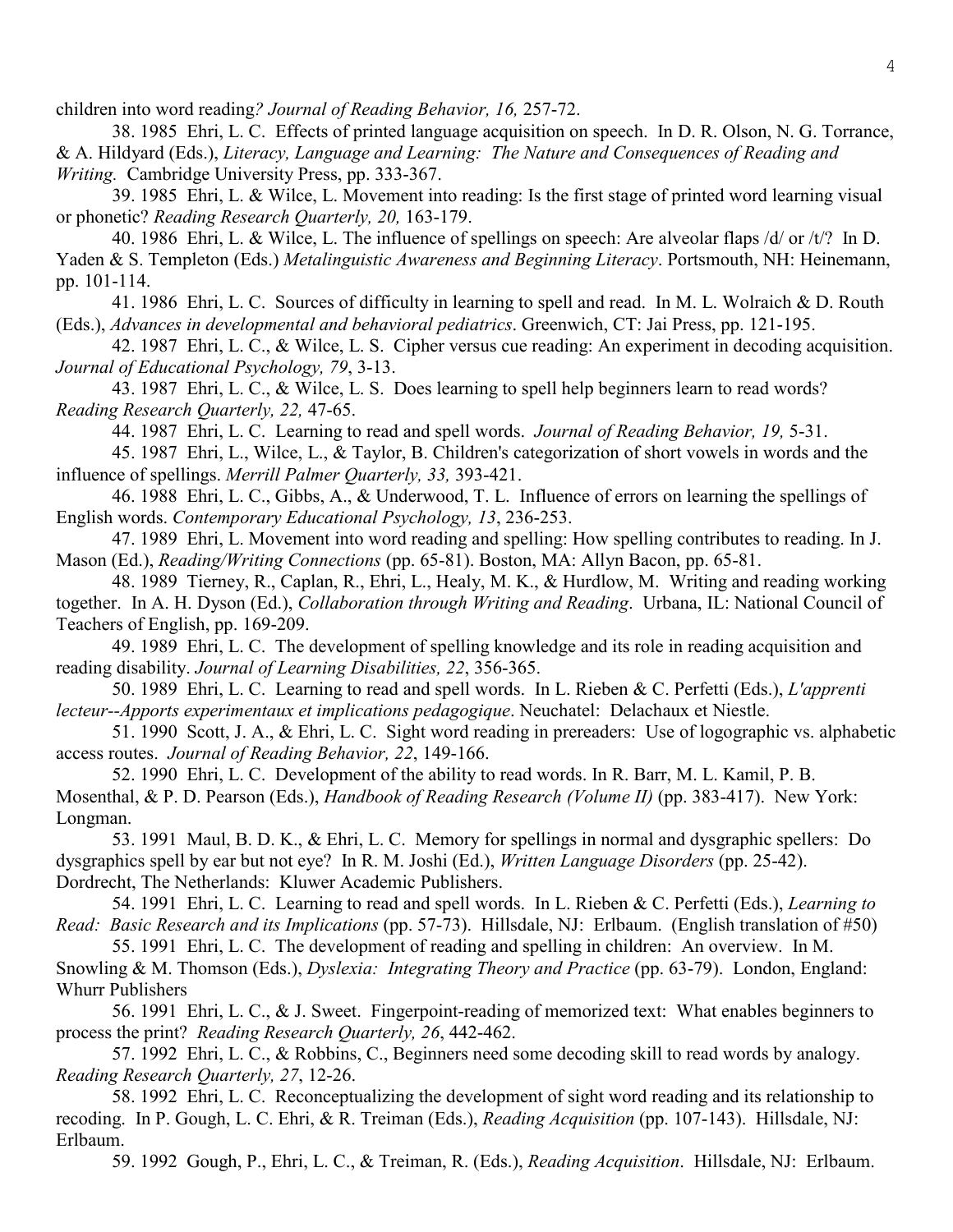60. 1992 Ehri, L. Review and commentary: Stages of spelling development. In S. Templeton & D. Bear (Eds.), *Development of Orthographic Knowledge and the Foundations of Literacy: A Memorial Festschrift for Edmund H. Henderson* (pp. 307-332). Hillsdale, NJ: Erlbaum.

61. 1993 Ehri, L. C. Becoming an alphabetic reader is not easy for emergent readers. *International Journal of Educational Research, 19*, 607-616.

62. 1993 Ehri, L. C. How English orthography influences phonological knowledge as children learn to read and spell. In R. J. Scholes (Ed.), *Literacy and language analysis* (pp. 21-43). Hillsdale, NJ: Erlbaum.

63. 1993 Ehri, L. C. Commentary on the Bielefeld Screening Battery to predict reading and spelling difficulties. In H. Grimm & H. Skowronek (Eds.), *Language Acquisition Problems and Reading Disorders: Aspects of Diagnosis and Intervention* (pp. 243-255). Berlin, Germany: Walter deGruyter.

64. 1994 Ehri, L. C. Development of the ability to read words: Update. In R. Ruddell, M. Ruddell, & H. Singer (Eds.), *Theoretical Models and Processes of Reading (4th edition)* (pp. 323-358). Newark, DE: International Reading Association. (This chapter was included on a compact disc to supplement the 5<sup>th</sup> edition of this book edited by R. Ruddell & N. Unrau in 2004.)

65. 1994 Robbins, C. & Ehri, L. C. Listening to stories helps kindergartners learn new vocabulary words. *Journal of Educational Psychology, 86,* 54-64.

66. 1995 Ehri, L. C. Teachers need to know how word reading processes develop to teach reading effectively to beginners. In C. Hedley, T. Antonacci, & M. Rabinowitz (Eds.), *Literacy and Thinking: The Mind at Work in the Classroom* (pp. 167-188). Hillsdale, NJ: Erlbaum.

67. 1995 Ehri, L. C. & Williams, J. P. Learning to read and learning to teach reading. In F. Murray (Ed.), *The Teacher Educator's Handbook: Building a Knowledge Base for the Preparation of Teachers* (pp. 231-244). San Francisco, CA: Jossey-Bass.

68. 1995 Ehri, L. C. Teachers need to know how word reading processes develop to teach reading effectively to beginners. In P. Owen & P. Pumfrey (Eds.), *Children Learning to Read: International Concerns (Volume 1*) (pp. 9-31). Hampshire, England: Falmer Press. (same as #66)

69. 1995 Ehri, L. C. Phases of development in learning to read words by sight. *Journal of Research in Reading, 18*, 116-125.

70. 1995 Ehri, L. C. & Saltmarsh, J. Beginning readers outperform older disabled readers in learning to read words by sight. *Reading and Writing: An Interdisciplinary Journal, 7,* 295-326.

71. 1996 Ehri, L. C. Researching how children learn to read: Controversies in science are not like controversies in practice. In G. Brannigan (Ed.), *The Enlightened Educator: Research Adventures in the Schools* (pp. 179-204). Boston, MA: McGraw Hill.

72. 1996 Ehri, L. C. & Chun, C. How alphabetic/phonemic knowledge facilitates text processing in emergent readers. In J. Shimron (Ed.), *Literacy and Education* (pp. 69-93). Cresskill, NJ: Hampton.

73. 1996 Gaskins, I., Ehri, L., Cress, C., O'Hara, C., & Donnelly, K. Procedures for word learning: Making discoveries about words. *The Reading Teacher, 50*, 312-327. (Reprinted in *Teaching Struggling Readers*, R. Allington (Ed.), International Reading Association, 1998).

74. 1996 Gaskins, I., Ehri, L., Cress, C., O'Hara, C., & Donnelly, K. Analyzing words and making discoveries about the alphabetic system: Activities for beginning readers. *Language Arts, 74,* 172-184.

75. 1996 Ehri, L. C. Sight Word reading and its development in beginning readers of English and German. In E. Witruk & G. Friedrich (Eds.), *Padagogische Psychologie im Streit um ein neues Selbstverstandnis*. Landau, Germany: Verlag Empirische Padagogik.

76. 1997 Ehri, L. Phonemic awareness and learning to read. *Literacy Development in Young Children,* 4, pp. 2-3.

77. 1997 Ehri, L. Sight word learning in normal readers and dyslexics. In B. Blachman (Ed.), *Foundations of Reading Acquisition and Dyslexia: Implications for Early Intervention* (pp. 163-189). Mahwah, NJ: Erlbaum.

78. 1997 Greenberg, D., Ehri, L, & Perin, D. Are word reading processes the same or different in adult literacy students and 3rd-5th graders matched for reading level? *Journal of Educational Psychology, 89*, 262- 288.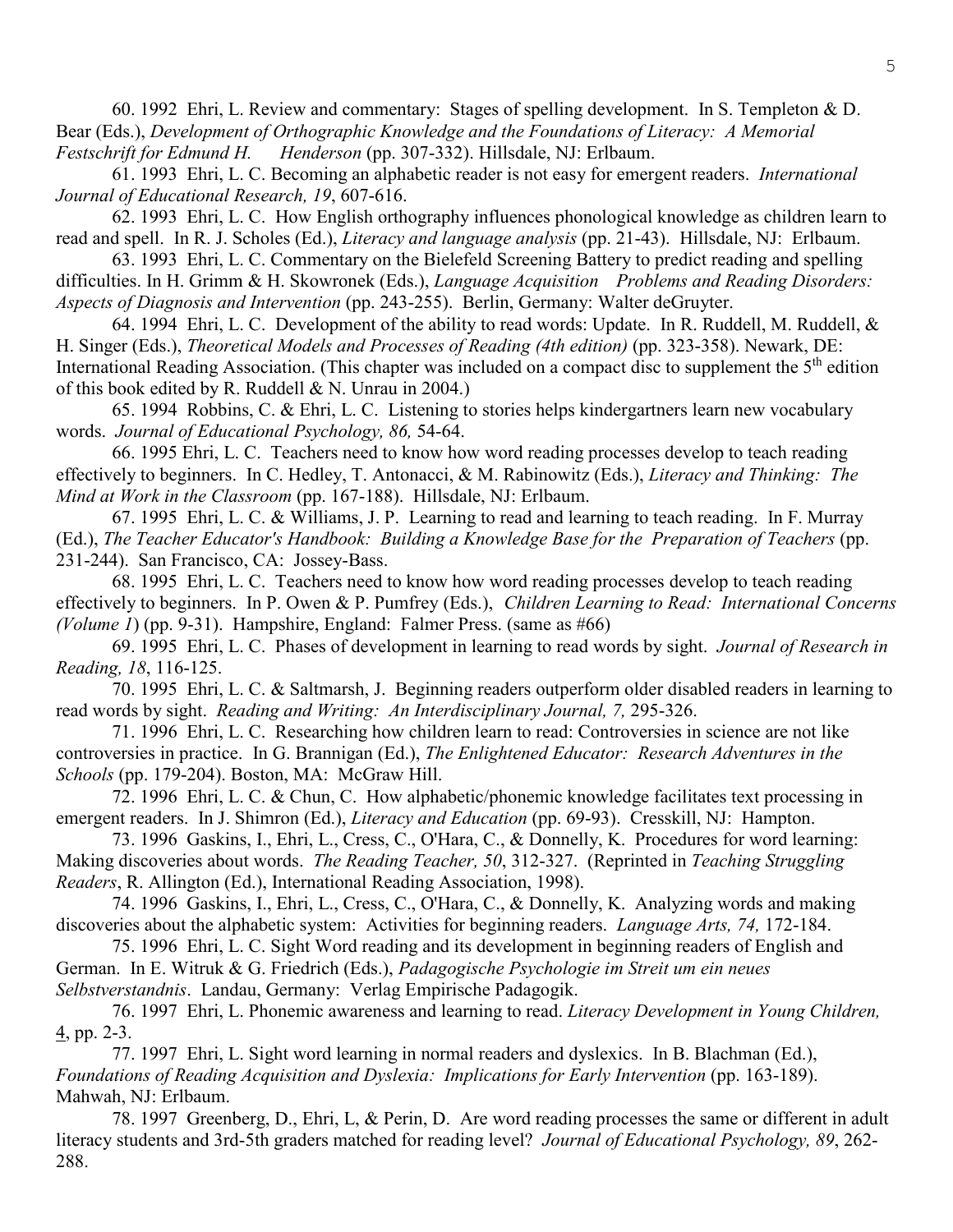79. 1997 Ehri, L. Learning to read and learning to spell are one and the same, almost. In C. Perfetti, L. Rieben, & Fayol, M. (Eds.), *Learning to Spell: Research, Theory and Practice Across Languages* (pp. 237- 269). Mahwah, NJ: Erlbaum.

80. 1998 Ehri, L. C. Word reading by sight and by analogy in beginning readers. In C. Hulme & M. Joshi (Eds.), *Reading and Spelling: Development and Disorders* (pp.87-112). Mahwah, NJ: Erlbaum.

81. 1998 Ehri, L. Grapheme-phoneme knowledge is essential for learning to read words in English. In J. Metsala & L. Ehri (Eds.), *Word Recognition in Beginning Literacy* (pp. 3-40). Mahwah, NJ: Erlbaum.

82. 1998 Metsala, J. & Ehri, L. (Eds.), *Word Recognition in Beginning Literacy*. Mahwah, NJ: Erlbaum.

83. 1998 Ehri, L., & McCormick, S. Phases of word learning: Implications for instruction with delayed and disabled readers. *Reading and Writing Quarterly, 14*, 135-163. Reprinted in R. Ruddell & N. Unrau (Eds.), (2004). *Theoretical Models and processes of Reading* (5th edition) (pp. 365-389). Newark, DE: International Reading Association. Reprinted in Alvermann, D.E., Unrau, N.J., & Ruddell, R.B. (Eds.). (2013). *Theoretical models and processes of reading* (6th edition). Newark, DE: International Reading Association.

84. 1998 Scarborough, H., Ehri, L., Olson, R., & Fowler, A. The fate of phonemic awareness beyond the elementary school years. *Scientific Study of Reading*, *2*, 115-142.

85. 1998 Ehri, L. Research on learning to read and spell: A personal-historical perspective. *Scientific Study of Reading, 2,* 97-114.

86. 1999 Ehri, L. & Sofer, A. Grapho-phonemic awareness: Development in elementary students. *Scientific Study of Reading, 3,* 1-30.

87. 1999 Ehri, L. Phases of development in learning to read words. In J. Oakhill & R. Beard (Eds.), *Reading Development and the Teaching of Reading: A Psychological Perspective* (pp. 79-108). Oxford, UK: Blackwell Publishers.

88. 1999 Ehri, L. The unobtrusive role of words in reading text. In A. Watson, & L. Giorcelli (Eds.), *Accepting the literacy challenge*. Sydney, AU: Scholastic.

89. 1999 Uhry, J. & Ehri, L. Children's reading acquisition. In D. Wagner, R. Venezky, & B. Street (Eds.), *Literacy: An international handbook*. Boulder, CO: Westview Press.

90. 1999 Uhry, J. & Ehri, L. Ease of segmenting two- and three-phoneme words in kindergarten: Rime cohesion or vowel salience? *Journal of Educational Psychology, 91,* 594-603.

91. 2000 Fogel, H. & Ehri, L. Teaching elementary students who speak Black English Vernacular to write in Standard English: Effects of dialect transformation practice. *Contemporary Educational Psychology, 25*, 212-235.

92. 2000 Gaskins, I., Ehri, L., Cress, C., O=Hara, C. & Donnelly, K. Kinder werden Worterdetektive oder: Wie Amerikanische Kinder Lesen lernen. In H. Naegele und R. Valtin (Eds.), *LRS in den Klassen 1-10: Handbuch der Lese-Rechtschreib-Schwierigkeiten* (pp. 93-98). Beltz Verlag: Weinheim und Basel. (Germany)

93. 2000 Ehri, L. Learning to read and learning to spell: Two sides of a coin. *Topics in Language Disorders, 20*,19-36.

94. 2001 Ehri, L., Nunes, S., Willows, D., Schuster, B., Yaghoub-Zadeh, Z., & Shanahan, T. Phonemic awareness instruction helps children learn to read: Evidence from the National Reading Panel's meta-analysis. *Reading Research Quarterly, 36*, 250-287.

95. 2001 Ehri, L. & Stahl, S. Beyond smoke and mirrors: Putting out the fire. *Phi Delta Kappan, 83*, 17- 20.

96. 2001 Ehri, L., Nunes, S., Stahl, S., & Willows, D. Systematic phonics instruction helps students learn to read: Evidence from the National Reading Panel's meta-analysis. *Review of Educational Research, 71*, 393-447.

97. 2002 Ehri, L. Reading processes, acquisition, and instructional implications. In G. Reid & J. Wearmouth (Eds.), *Dyslexia and literacy: Theory and practice* (pp. 167-185). West Sussex, UK: John Wiley.

98. 2002 Greenberg, D., Perin, D. & Ehri, L. Do adult literacy students make the same word-reading and spelling errors as children matched for word-reading age? *Scientific Studies of Reading, 6,* 221-243.

99. 2002 Ehri, L. & Nunes, S. The role of phonemic awareness in learning to read. In A. Farstrup & S.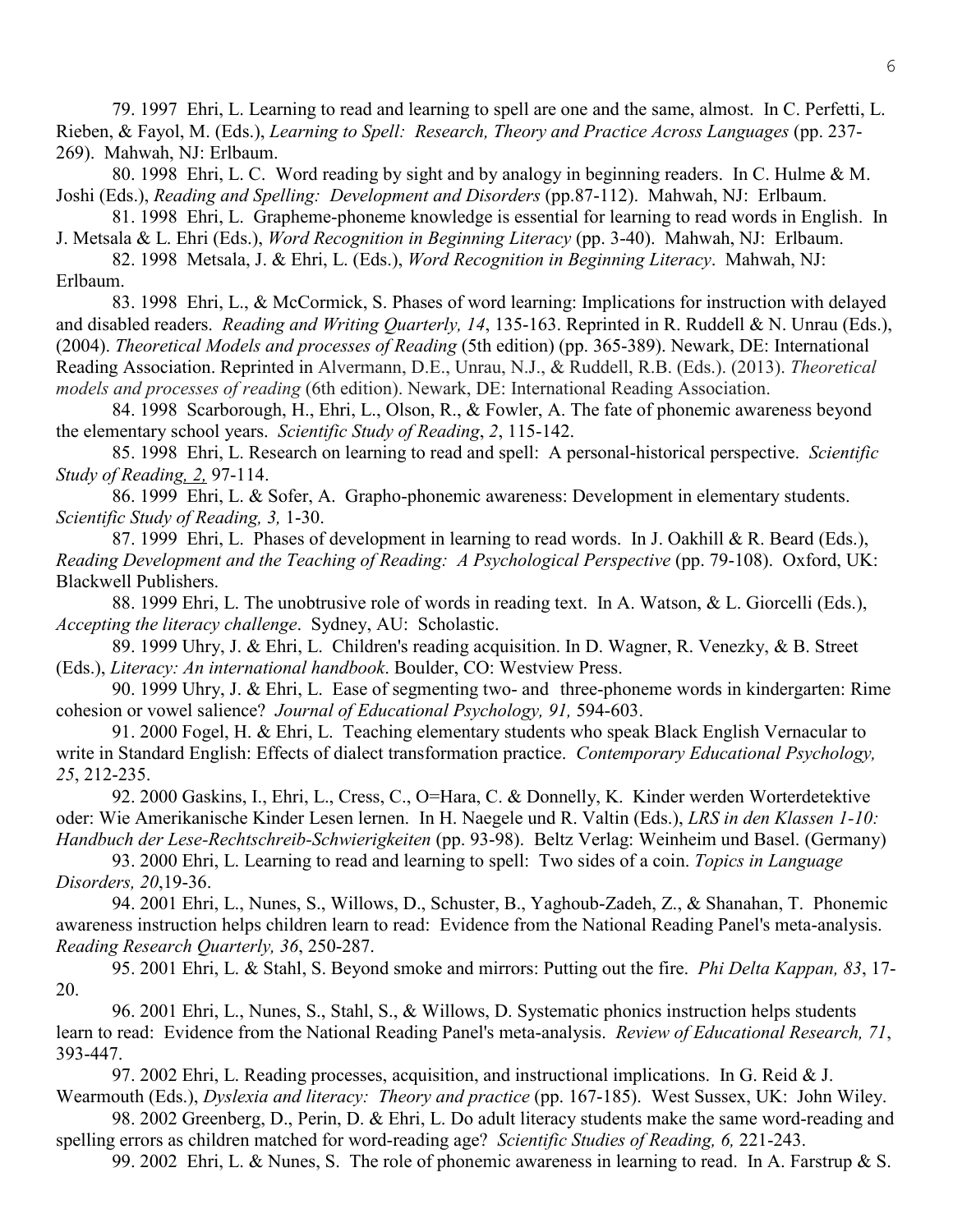Samuels (Eds.), *What research has to say about reading instruction* (3rd edition) (pp. 110-139). Newark, DE: International Reading Association.

100. 2003 Castiglioni-Spalten, M. & Ehri, L. Phonemic awareness instruction: Contribution of articulatory segmentation to novice beginners' reading and spelling. *Scientific Studies of Reading, 7*, 25-52.

101. 2002 Ehri, L. Phases of acquisition in learning to read words and implications for teaching. *British Journal of Educational Psychology: Monograph Series, 1,* 7-28.

102. 2003 Cardoso-Martins, C., Rodrigues, L. & Ehri, L. Place of environmental print in reading development: Evidence from nonliterate adults. *Scientific Studies of Reading, 7*, 335-355.

103. 2004 Ehri, L. Teaching phonemic awareness and phonics: An explanation of the National Reading Panel meta-analysis. In P. McCardle & V. Chhabrav (Eds.), *The voice of evidence in reading research* (pp. 153- 186). Baltimore, MD: Brookes.

104. 2004 Bhattacharya, A. & Ehri, L. Graphosyllabic analysis helps adolescent struggling readers read and spell words. *Journal of Learning Disabilities, 37*, 331-348.

105. 2004 Ehri, L. & Snowling, M. Developmental variation in word recognition. In C Stone, E. Silliman, B. Ehren, & K. Apel (Eds.), *Handbook of language and literacy: Development and disorders* (pp. 433-460). New York:Guilford.

106. 2004 Ehri, L. Tips on sight word learning. In A. Pincus (Ed.), *Tips from the experts: Compendium of advice on literacy instruction from educators and researchers* (pp. 8-12). Long Valley, NJ: The New Jersey Branch of The International Dyslexia Association.

107. 2005 Ehri, L. Development of sight word reading: Phases and findings. In M. Snowling & C. Hulme,(Eds.), *The science of reading, a handbook* (pp. 135-154). UK: Blackwell.

108. 2005 Ehri, L. Learning to read words: Theory, findings and issues. *Scientific Studies of Reading 9*, 167-188.

109. 2006 Ehri, L. Alphabetics instruction helps students learn to read: Results of two meta-analyses. In M. Joshi & P. Aaron (Eds.), *Handbook of orthography and literacy* (pp. 649-677). Mahwah, NJ: Erlbaum.

110. 2006 Ehri, L. & Roberts, T. The roots of learning to read and write: Acquisition of letters and phonemic awareness. In D. Dickinson & S. Neuman (Eds.), *Handbook of Early Literacy Research, Vol. 2* (pp. 113-131). New York, NY: Guilford Publications.

111. 2006 Ehri, L. More about phonics, findings, and reflections. In K. Stahl, & M. McKenna (Eds.), *Reading research at work: Foundations of effective practice* (pp. 155-165). New York: Guilford.

112. 2006 Fogel, H. & Ehri, L. Teaching African American English forms to Standard American English-Speaking teachers: Effects on acquisition, attitudes, and responses to student use. *Journal of Teacher Education, 57*, 1-17

113. 2007 Wright, D. & Ehri, L. Beginners remember orthography when they learn to read words: The case of doubled letters. *Applied Psycholinguistics, 28*, 115-133.

114. 2007 Ehri, L., Dreyer, L., Flugman, B., & Gross, A. Reading Rescue: An effective tutoring intervention model for language minority students who are struggling readers in first grade. *American Educational Research Journal, 44*, 414-448.

115. 2007 Ehri, L. & Rosenthal, J. Spellings of words: A neglected facilitator of vocabulary learning. *Journal of Literacy Research*, *39,* 389-409. (Reprinted with slight revision in D. Aram & O. Korat (Eds.), (2010). *Literacy development and enhancement across orthographies and cultures* (pp. 137-152). New York: Springer.

116. 2007 Ehri, L. Learning to spell – A challenge for elementary students with LD. Great Schools: The Parents' Guide to K-12 Success. [http://www.schwablearning.org/articles.aspx?r=1158.](http://www.schwablearning.org/articles.aspx?r=1158)

117. 2008 Rosenthal, J. & Ehri, L. The mnemonic value of orthography for vocabulary learning. *Journal of Educational Psychology*, *100*, 175-191.

118. 2009 Ehri, L., Satlow, E., & Gaskins, I. Grapho-phonemic enrichment strengthens keyword analogy instruction for struggling readers. *Reading and Writing Quarterly, 25,* 162-191.

119. 2009 Ehri, L. Learning to read in English: Teaching phonics to beginning readers from diverse backgrounds. In L. Morrow, R. Rueda, & D. Lapp (Eds.), *Handbook of research on literacy and diversity (*pp.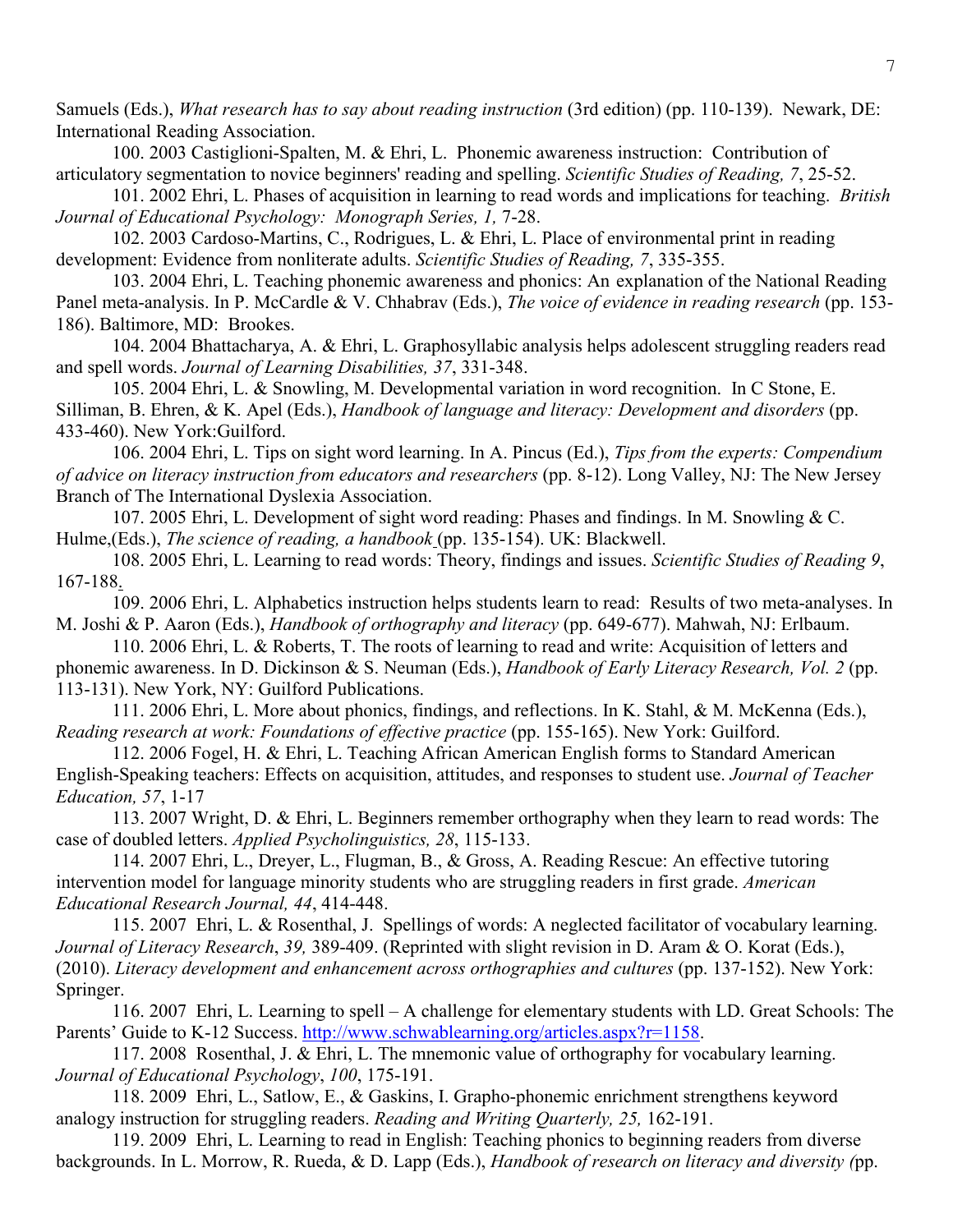292-319). New York: Guilford.

120. 2009 Levin, I. & Ehri, L. Young children's ability to read and spell their own and classmates' names: The role of letter knowledge. *Scientific Studies of Reading, 13,* 249-273.

121. 2009 Zipke, M., Ehri, L., & Cairns, H. Using semantic ambiguity instruction to improve third graders' metalinguistic awareness and reading comprehension: An experimental study. *Reading Research Quarterly, 44, 300-321.*

122. 2010 Shmidman, A. & Ehri, L. Embedded picture mnemonics to learn letters. *Scientific Studies of Reading, 14,* 159-182*.*

123. 2010 Levin, I., Ehri, L. C., Hamuy, O., & Peled-Haim, L. (2010). Young children's ability to read and spell their own and classmates' names: The role of letter knowledge. *Oryanut VeSafa, (Literacy and Language), 3*, 47-70. (Hebrew).

124. 2011 Ehri, L. Teaching phonemic awareness and phonics in the language arts classroom: A developmental approach. In D. Lapp & D. Fisher (Eds.), *Handbook of research on teaching the English language arts* (3rd edition), pp. 231-237. New York: Routledge.

125. 2011 Boyer, N. & Ehri, L. Contribution of phonemic segmentation instruction with letters and articulation pictures to word reading and spelling in beginners. *Scientific Studies of Reading, 15(5),* 440-470.

126. 2011 Rosenthal, J. & Ehri, L. Pronouncing new words aloud during the silent reading of text enhances fifth graders' memory for vocabulary words and their spellings. *Reading and Writing: An Interdisciplinary Journal, 24(8),* 921-950*.*

127. 2011 Cardoso-Martins, C., Mesquita, T., & Ehri, L. Letter names and phonological awareness help children to learn letter-sound relations. *Journal of Experimental Child Psychology, 109,* 25-38.

128. 2011 Ehri, L. Hvordan lærer børn at læse, og hvad bør lærere vide? *Tidsskriftet Vide nom Læsning, 10,* 4-12. (How children learn to read, Professional journal published in Denmark).

129. 2012 Ehri, L. Why is it important for children to begin learning to read in kindergarten? In S. Suggate & E. Reese (Eds.), *Contemporary debates in child development and education* (pp. 171-180). New York: Routledge.

130. 2013 Ebner, R. & Ehri, L. Vocabulary Learning on the Internet: Using a Structured Think-Aloud Procedure. *Journal of Adolescent & Adult Literacy, 56(6),* 480-489.

131. 2013 Ehri, L. Aquisição da habilidade de leitura de palavras e sua influência na pronúncia e na aprendizagem do vocabulário. In M. R. Maluf & C. Cardoso-Martins (Eds.) *Como se aprende a ler e escrever: Novas Perspectivas*. (pp. 49-81). Porto Alegre, RS: PENSO.

132. 2014 Cardoso-Martins, C. & Ehri, L. Acquisition of reading. In P. Brooks & V. Kempe (Eds.), *Encyclopedia of language Development*. Los Angeles, CA: SAGE Publications.

133. 2014 Ehri, L., Cardoso-Martins, C. & Carroll, J. Developmental variation in reading words. In C. Stone, E. Silliman, B. Ehren, & G. Wallach (Eds.). *Handbook of language and literacy: Development and disorders*, *2nd edition* (pp.385-407). New York: Guilford.

134. 2014 Ehri, L. Orthographic mapping in the acquisition of sight word reading, spelling memory, and vocabulary learning. *Scientific Studies of Reading 18(1),* 5-21.

135. 2015 Ehri, L. Learning to read words. In A. Pollatsek & R. Treiman (Eds.), *The Oxford handbook of reading* (pp. 293-310*)*. New York: Oxford University Press.

136. 2015 Chilton, M. & Ehri, L. Vocabulary learning: Sentence contexts linked by events in scenarios facilitate third graders' memory for verb meanings. *Reading Research Quarterly, 50(4),* 439-458.

137. 2016 Ebner, R. & Ehri. L. Teaching students how to self-regulate their online vocabulary learning by using a structured think-to-yourself procedure. *Journal of College Reading and Learning, 46(1)*, 62-73,

138. 2016 Pace, K.P., Ehri, L. & Lauterbach, M. Mnemonic value of orthography for vocabulary learning in monolinguals and language minority English-speaking college students. *Journal of College Reading and Learning, 46(2),* 99-112*.*

139. 2016 Li, H., Zhang, J., Ehri, L., Chen, Y., Ruan, X., & Dong, Q. The role of orthography in oral vocabulary learning in Chinese children. *Reading and Writing: An Interdisciplinary Journal, 29(7)*, 1363-1381.

140. 2017 Ocal, T., & Ehri, L. (2017). Spelling ability in college students predicted by decoding, print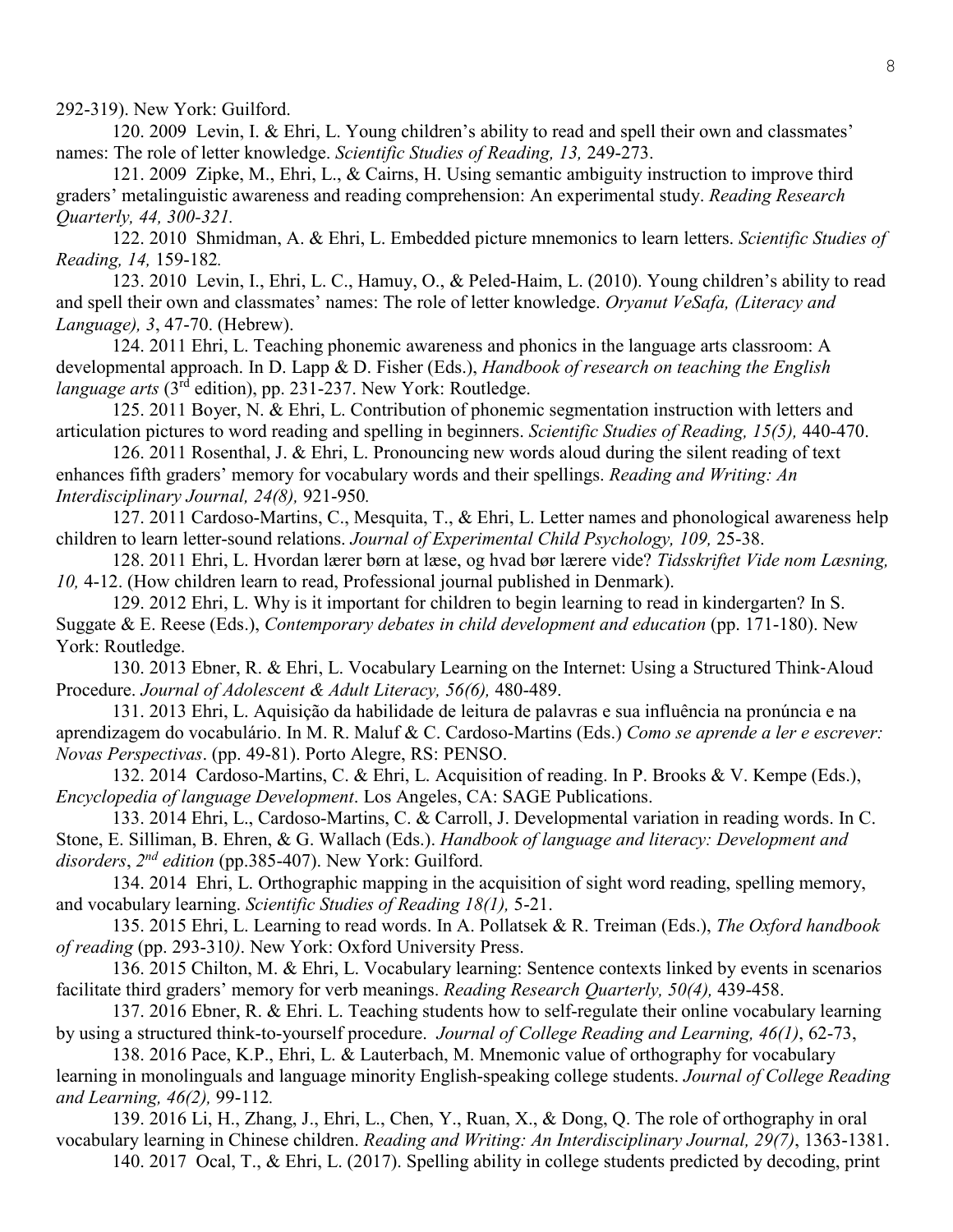exposure, and vocabulary. *Journal of College Reading and Learning*, *47*, 58-74.

141. 2017 Ehri, L.C. (2017). Orthographic mapping and literacy development revisited. In K. Cain, D. Compton & R. Parrila (Eds.), *Theories of reading development* (127-145). Amsterdam, The Netherlands: John Benjamins.

142. 2017 Ocal, T., & Ehri, L.C. (2017). Spelling pronunciations help college students remember how to spell difficult words*. Reading and Writing: An Interdisciplinary Journal, 30(5), 947-967.*

143. 2017 Chambre, S., Ehri, L., & Nest, M. Orthographic Facilitation of First Graders' Vocabulary Learning: Does Directing Attention to Print Enhance the Effect? *Reading and Writing: An Interdisciplinary Journal, 30(5),* 1137-1156*.*

144. 2017 Craigo L., Ehri, L. C., & Hart, M. (2017). Teaching community college students strategies for learning unknown words as they read expository text. *Higher Learning Research Communications, 7*(1). <http://dx.doi.org/10.18870/hlrc.v7i1.350>

145. 2017 Miles, K.P. & Ehri, L. Learning to read words on flashcards: Effects of sentence contexts and word class in native and nonnative English-speaking kindergartners. *Early Childhood Research Quarterly, 41*, 103-113.

146. 2018 Puliatte, A. & Ehri, L.C. Do 2nd and 3rd grade teachers' linguistic knowledge and instructional practices predict spelling gains in weaker spellers? *Reading and Writing: An Interdisciplinary Journal, 31*(2), 239-266*.*

147. 2018 Ehri, L.C. & Flugman, B. Mentoring teachers in systematic phonics instruction: Effectiveness of an intensive year-long program for kindergarten through 3rd grade teachers and their students. *Reading and Writing: An Interdisciplinary Journal, 31(*2), 425-456.

148. 2018 Gray, S.H., Ehri, L.C., & Locke, J.L. Morpho-phonemic analysis boosts word reading for adult struggling readers. *Reading and Writing: An Interdisciplinary Journal, 31(1),* 75-98.

149. 2018 Sargiani, R., Ehri, L.C., & Maluf, M. (2018). Orthographic mapping instruction to facilitate reading and spelling in Brazilian emergent readers. *Applied Psycholinguistics*, *39*(6), 1405-1437. doi:10.1017/S0142716418000371

150. 2019 Miles, K.P.*,* McFadden, K.E., & Ehri, L. Associations between language and literacy skills and sight word learning for native and nonnative English-speaking kindergarteners. *Reading and Writing: An Interdisciplinary Journal, 32(7), 1681-1704*.

151. 2019 Giusto, M. & Ehri, L.C. Effectiveness of a Partial Read Aloud Test Accommodation to Assess Reading Comprehension in Students with a Reading Disability. *Journal of Learning Disabilities, 52*(3), 259-270.

152. 2019 Miles, K.P. & Ehri, L. Orthographic mapping facilitates sight word memory and vocabulary learning. In D. Kilpatrick, R. Joshi, & R. Wagner (Eds.), *Reading development and difficulties: Bridging the gap between research and practice* (pp. 63-82). Cham, Switzerland: Springer Nature Switzerland AG.

153. 2020 O'Leary, R., & Ehri, L. C. Orthography facilitates memory for proper names in emergent readers. *Reading Research Quarterly, 55*(1) 75-93.

154. 2020 Chambre, S., Ehri, L., & Nest, M. Phonological decoding enhances orthographic facilitation of vocabulary learning in first graders. *Reading and Writing: An Interdisciplinary Journal, 33*(5), 1133-1162.

155. 2021 Gonzalez-Frey, S.M., & Ehri, L.C. (2021). Connected phonation is more effective than segmented phonation for teaching beginning readers to decode unfamiliar words. *Scientific Studies of Reading, 25*(3), 272-285.

156. 2020 Hellmann, E. & Ehri, L.C. The impact of story grammar instruction and text difficulty on students' skill in summarizing narratives. *Written Language and Literacy 23*(1).

157. 2020 Ehri, L.C. The science of learning to read words: A case for systematic phonics instruction. *Reading Research Quarterly, 55(1), S45-S60*. [Special Issue: The Science of Reading: Supports, Critiques, and](https://ila.onlinelibrary.wiley.com/toc/19362722/2020/55/S1)  [Questions.](https://ila.onlinelibrary.wiley.com/toc/19362722/2020/55/S1) <https://ila.onlinelibrary.wiley.com/doi/epdf/10.1002/rrq.334>

158. in press Engel, K. & Ehri, L.C. Reading comprehension instruction for young students with autism: Forming contextual connections. *Journal of Autism and Developmental Disorders.*  [https://rdcu.be/b5yWc \[rdcu.be\]](https://urldefense.proofpoint.com/v2/url?u=https-3A__rdcu.be_b5yWc&d=DwMFaQ&c=8v77JlHZOYsReeOxyYXDU39VUUzHxyfBUh7fw_ZfBDA&r=7wvModOgCMbTORj3pTlfMg4wl3sh9lFhmEl_kodPe9E&m=bSVysW53fy3GlyQanarCScn7yWAhECcI5RQlDrwOeSw&s=jJYxoaWD4DH0GhHvfsOJ-epredFsG2lKiaA3dJNQ_-o&e=)